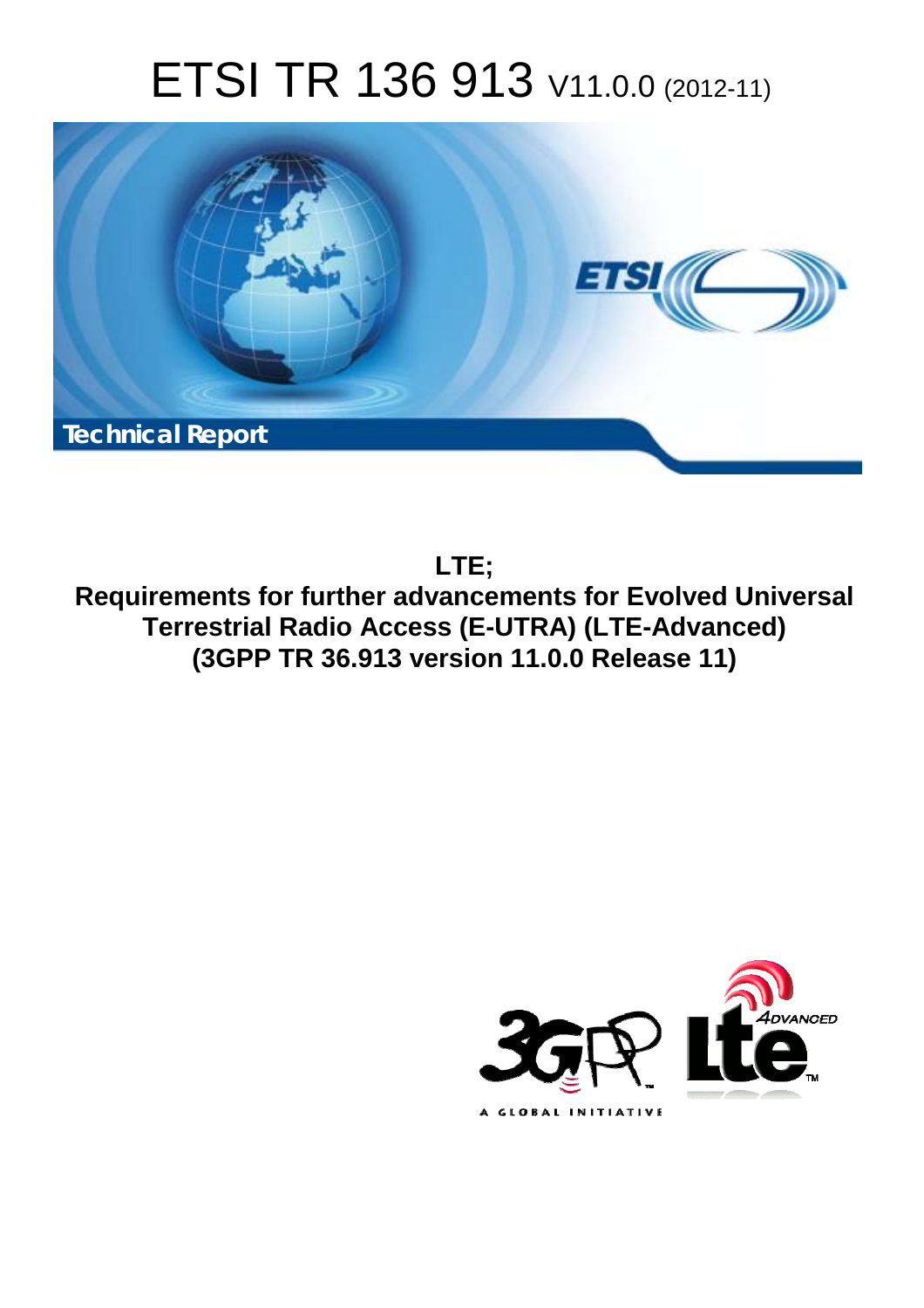Reference RTR/TSGR-0036913vb00

Keywords

LTE

#### *ETSI*

#### 650 Route des Lucioles F-06921 Sophia Antipolis Cedex - FRANCE

Tel.: +33 4 92 94 42 00 Fax: +33 4 93 65 47 16

Siret N° 348 623 562 00017 - NAF 742 C Association à but non lucratif enregistrée à la Sous-Préfecture de Grasse (06) N° 7803/88

#### *Important notice*

Individual copies of the present document can be downloaded from: [http://www.etsi.org](http://www.etsi.org/)

The present document may be made available in more than one electronic version or in print. In any case of existing or perceived difference in contents between such versions, the reference version is the Portable Document Format (PDF). In case of dispute, the reference shall be the printing on ETSI printers of the PDF version kept on a specific network drive within ETSI Secretariat.

Users of the present document should be aware that the document may be subject to revision or change of status. Information on the current status of this and other ETSI documents is available at <http://portal.etsi.org/tb/status/status.asp>

If you find errors in the present document, please send your comment to one of the following services: [http://portal.etsi.org/chaircor/ETSI\\_support.asp](http://portal.etsi.org/chaircor/ETSI_support.asp)

#### *Copyright Notification*

No part may be reproduced except as authorized by written permission. The copyright and the foregoing restriction extend to reproduction in all media.

> © European Telecommunications Standards Institute 2012. All rights reserved.

DECT<sup>™</sup>, PLUGTESTS<sup>™</sup>, UMTS<sup>™</sup> and the ETSI logo are Trade Marks of ETSI registered for the benefit of its Members. **3GPP**TM and **LTE**™ are Trade Marks of ETSI registered for the benefit of its Members and of the 3GPP Organizational Partners.

**GSM**® and the GSM logo are Trade Marks registered and owned by the GSM Association.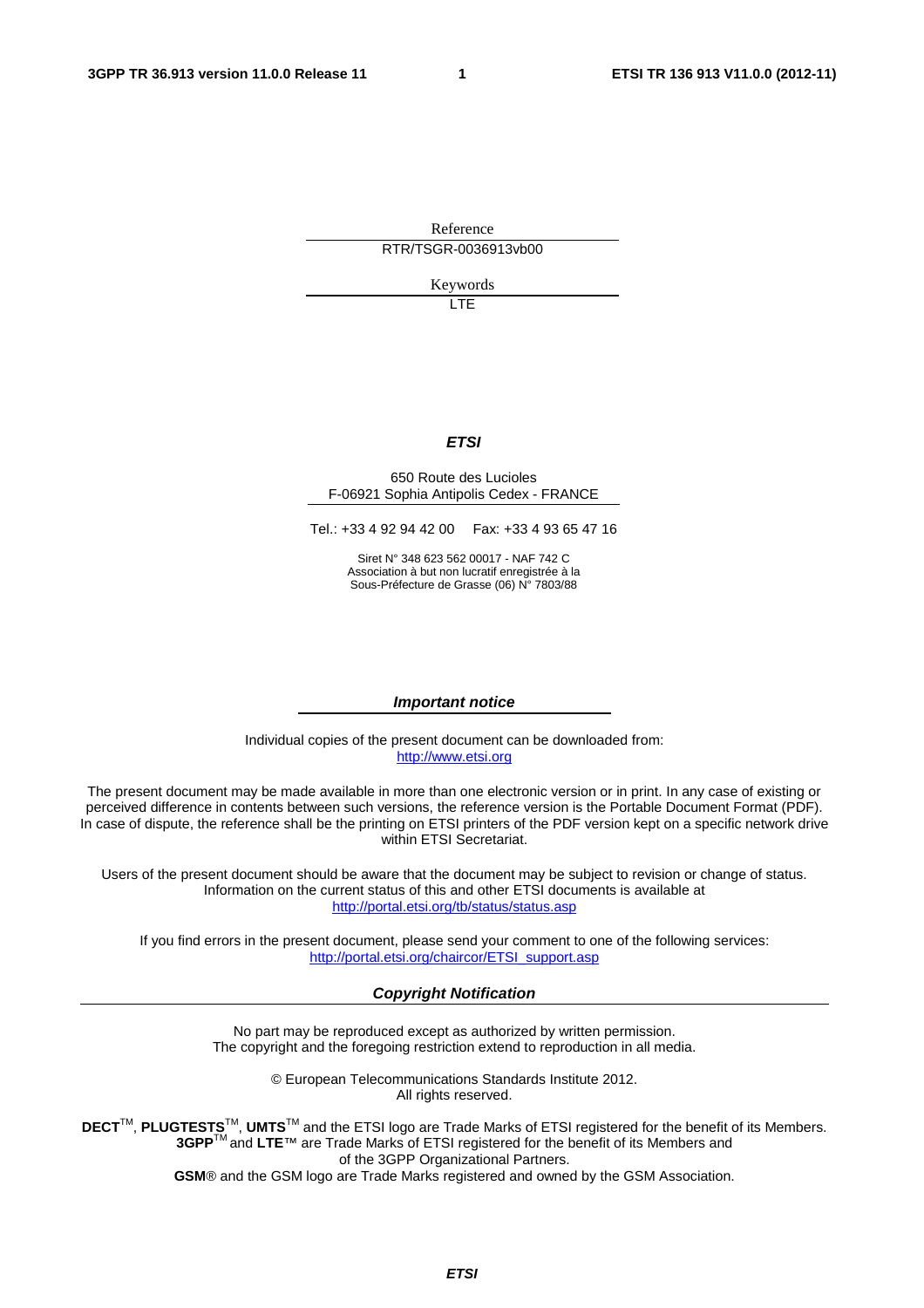## Intellectual Property Rights

IPRs essential or potentially essential to the present document may have been declared to ETSI. The information pertaining to these essential IPRs, if any, is publicly available for **ETSI members and non-members**, and can be found in ETSI SR 000 314: *"Intellectual Property Rights (IPRs); Essential, or potentially Essential, IPRs notified to ETSI in respect of ETSI standards"*, which is available from the ETSI Secretariat. Latest updates are available on the ETSI Web server ([http://ipr.etsi.org\)](http://webapp.etsi.org/IPR/home.asp).

Pursuant to the ETSI IPR Policy, no investigation, including IPR searches, has been carried out by ETSI. No guarantee can be given as to the existence of other IPRs not referenced in ETSI SR 000 314 (or the updates on the ETSI Web server) which are, or may be, or may become, essential to the present document.

## Foreword

This Technical Report (TR) has been produced by ETSI 3rd Generation Partnership Project (3GPP).

The present document may refer to technical specifications or reports using their 3GPP identities, UMTS identities or GSM identities. These should be interpreted as being references to the corresponding ETSI deliverables.

The cross reference between GSM, UMTS, 3GPP and ETSI identities can be found under [http://webapp.etsi.org/key/queryform.asp.](http://webapp.etsi.org/key/queryform.asp)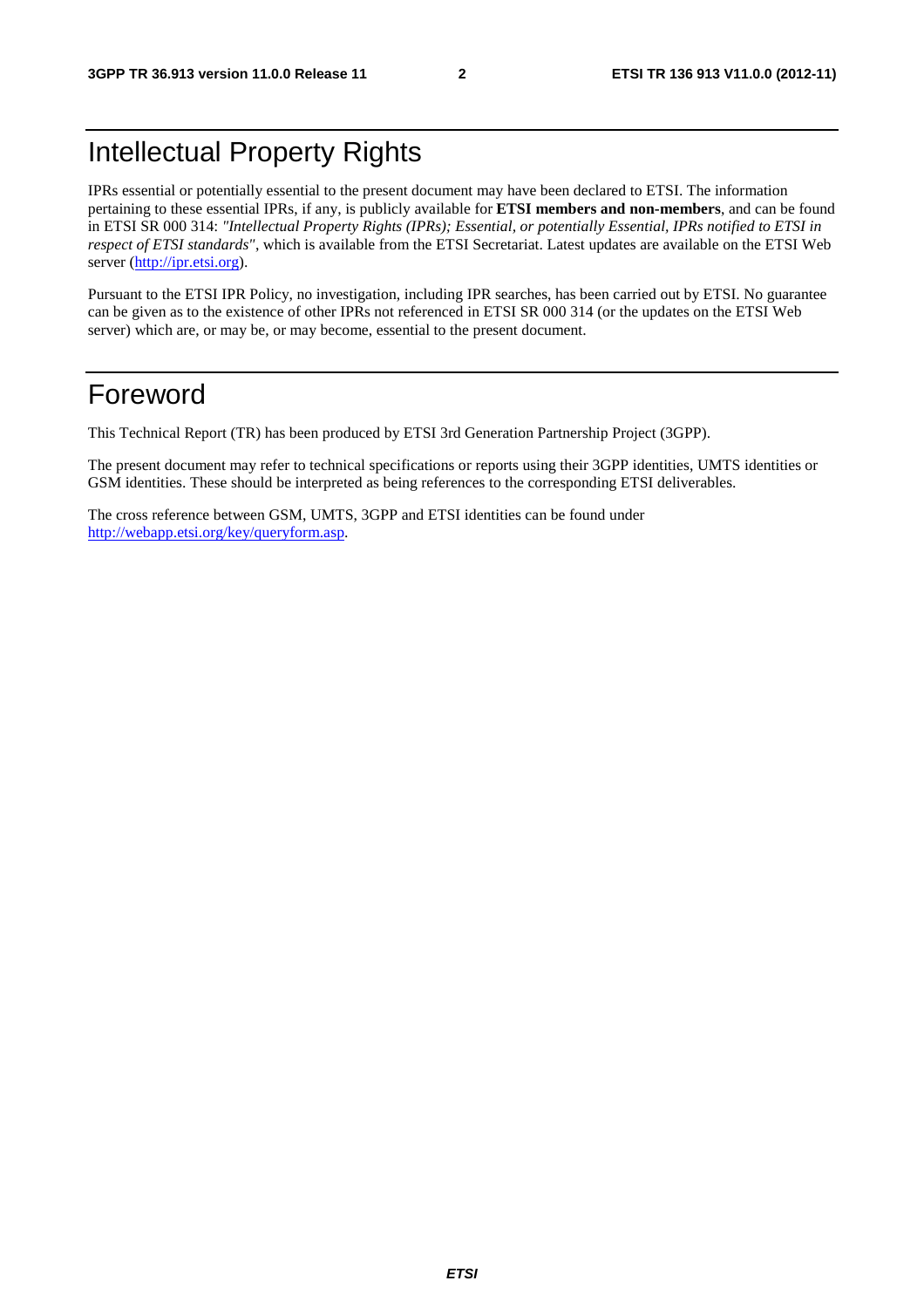$\mathbf{3}$ 

## Contents

| 1                                                                        |                               |  |
|--------------------------------------------------------------------------|-------------------------------|--|
| 2                                                                        |                               |  |
| 3<br>3.1<br>3.2<br>3.3                                                   |                               |  |
| 4                                                                        |                               |  |
| 5                                                                        |                               |  |
| 6                                                                        |                               |  |
| 7<br>7.1<br>7.2<br>7.2.1<br>7.2.1.1<br>7.2.2                             |                               |  |
| 8<br>8.1<br>8.1.1<br>8.1.2<br>8.1.3<br>8.1.4<br>8.2<br>8.3<br>8.4<br>8.5 |                               |  |
| 9<br>9.1<br>9.2<br>9.3<br>9.4                                            |                               |  |
| 10                                                                       |                               |  |
| 11                                                                       |                               |  |
| 12                                                                       |                               |  |
| 13                                                                       |                               |  |
| 14                                                                       |                               |  |
|                                                                          | <b>Annex A (informative):</b> |  |
| A.1                                                                      |                               |  |
|                                                                          | <b>Annex B</b> (informative): |  |
|                                                                          |                               |  |
|                                                                          |                               |  |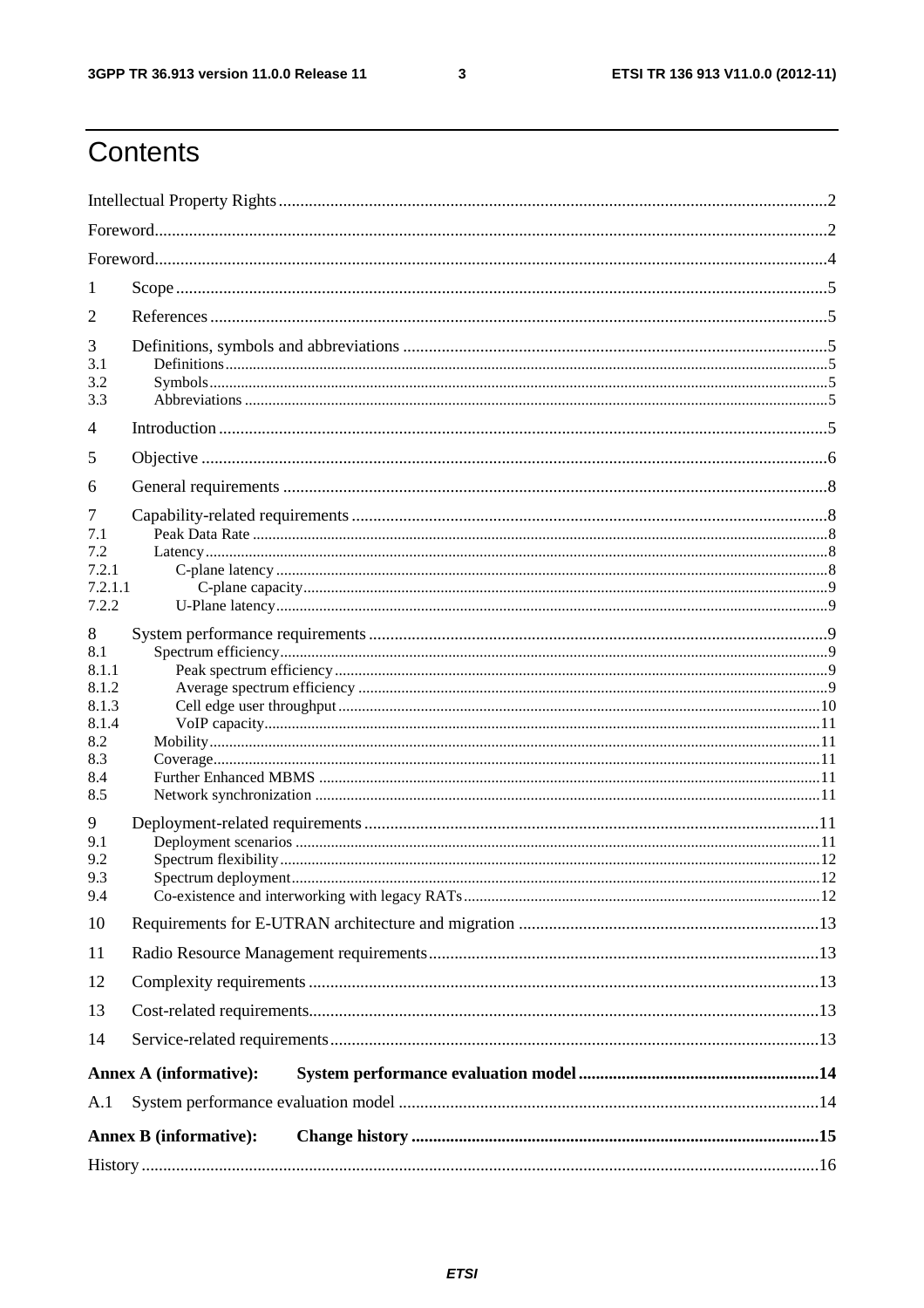## Foreword

This Technical Report has been produced by the  $3<sup>rd</sup>$  Generation Partnership Project (3GPP).

The contents of the present document are subject to continuing work within the TSG and may change following formal TSG approval. Should the TSG modify the contents of the present document, it will be re-released by the TSG with an identifying change of release date and an increase in version number as follows:

Version x.y.z

where:

- x the first digit:
	- 1 presented to TSG for information;
	- 2 presented to TSG for approval;
	- 3 or greater indicates TSG approved document under change control.
- y the second digit is incremented for all changes of substance, i.e. technical enhancements, corrections, updates, etc.
- z the third digit is incremented when editorial only changes have been incorporated in the document.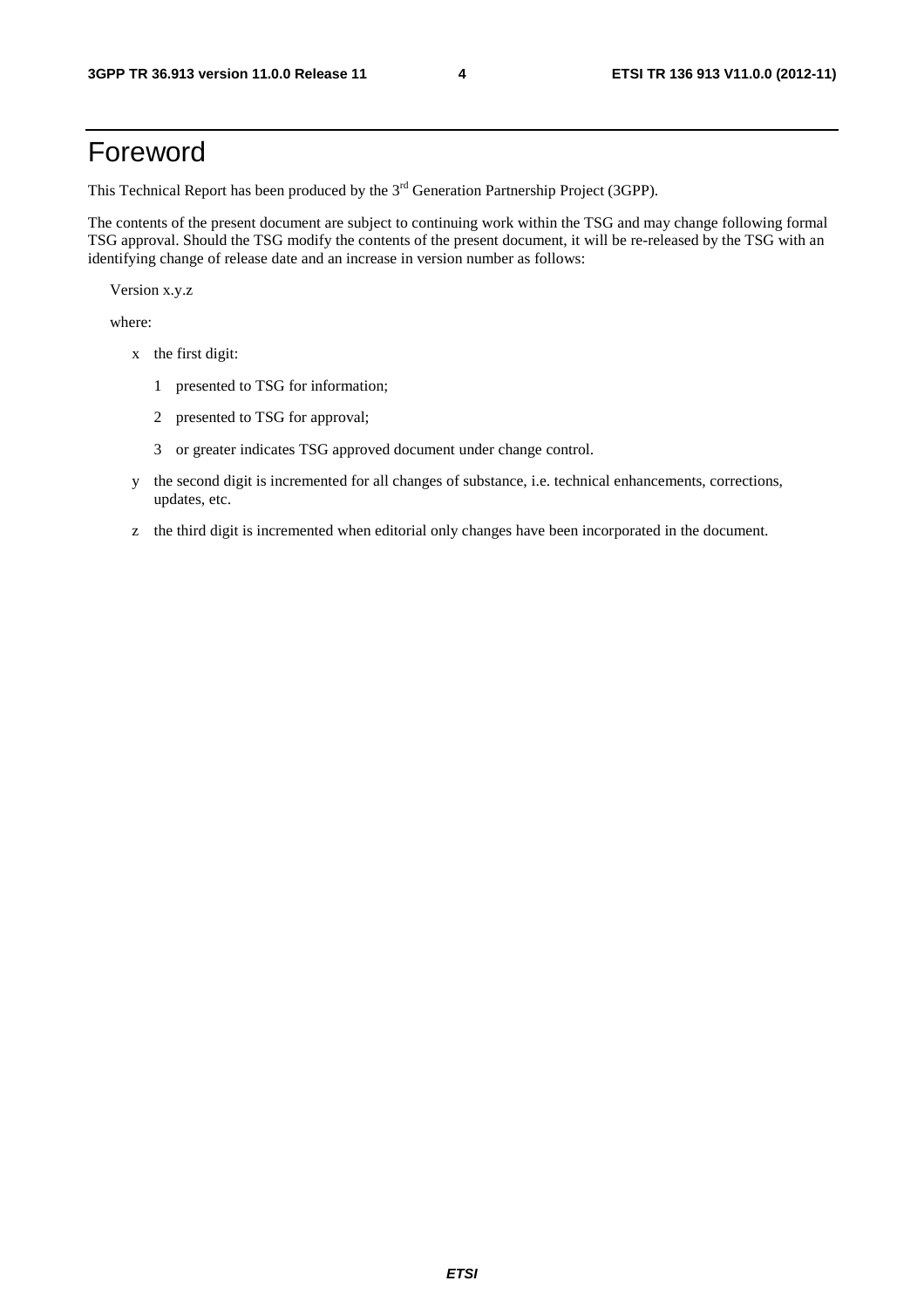## 1 Scope

This document contains requirements for the further advancements for E-UTRA/E-UTRAN.

## 2 References

The following documents contain provisions which, through reference in this text, constitute provisions of the present document.

- References are either specific (identified by date of publication, edition number, version number, etc.) or non-specific.
- For a specific reference, subsequent revisions do not apply.
- For a non-specific reference, the latest version applies. In the case of a reference to a 3GPP document (including a GSM document), a non-specific reference implicitly refers to the latest version of that document *in the same Release as the present document*.
- [1] (void)
- [2] 3GPP TR 21.905: "Vocabulary for 3GPP Specifications".
- [3] 3GPP TR 25.913: "Requirements for Evolved UTRA (E-UTRA) and Evolved UTRAN (E-UTRAN)".
- [4] ITU-R Circular Letter 5/LCCE/2 on IMT-Advanced
- [5] 3GPP TR 25.912: "Feasibility study for evolved Universal Terrestrial Radio Access (UTRA) and Universal Terrestrial Radio Access Network (UTRAN)".

## 3 Definitions, symbols and abbreviations

3.1 Definitions

Void

3.2 Symbols

Void

### 3.3 Abbreviations

For the purposes of the present document, the abbreviations defined in 3GPP TS 21.905 [2] and the following apply:

## 4 Introduction

At the 3GPP TSG RAN #39 meeting, the Study Item description on "Further Advancements for E-UTRA (LTE-Advanced)" was approved (RP-080137).

The justification of the Study Item was as follows;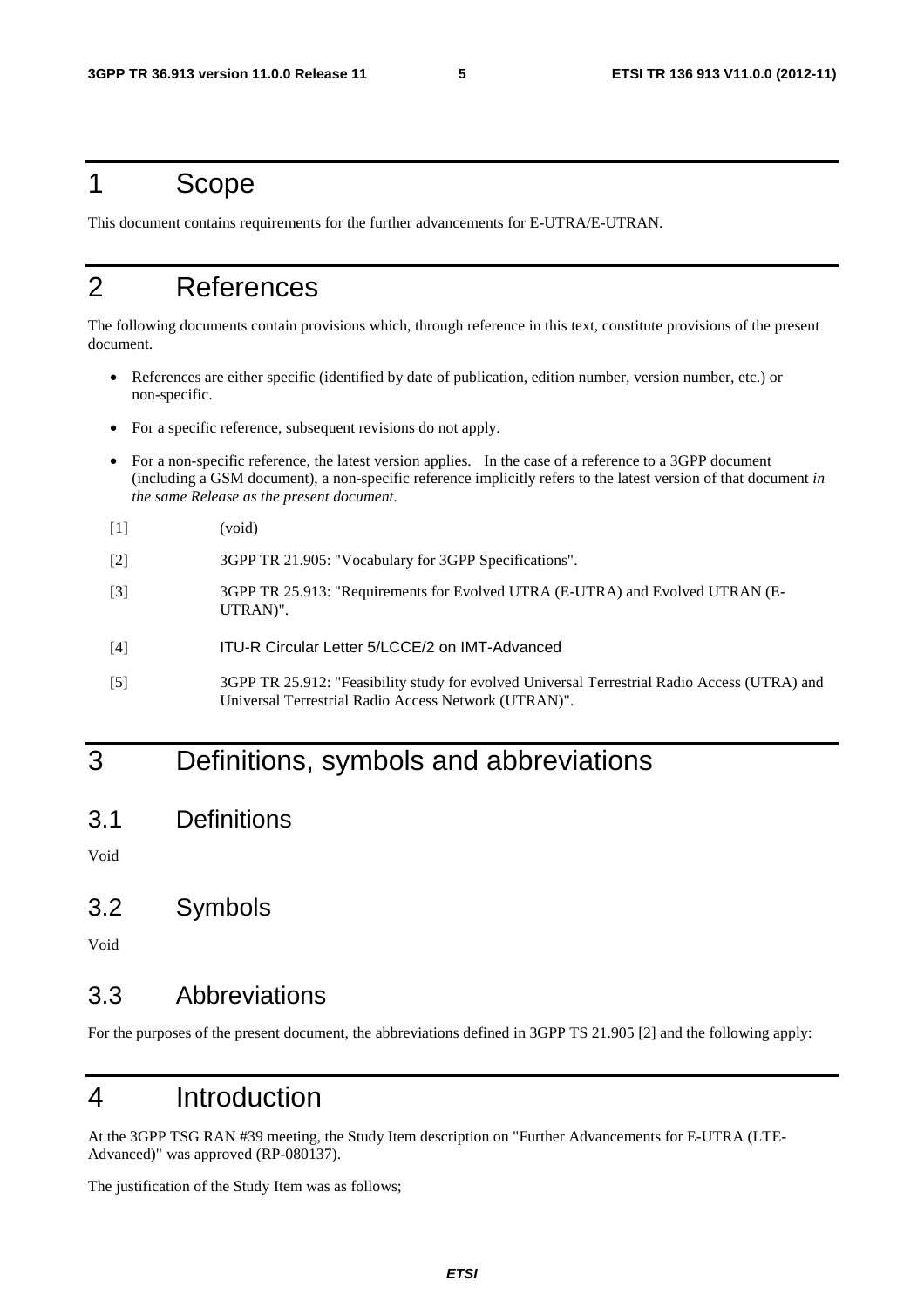IMT-Advanced is entering the phase of the process in ITU-R addressing the development of the terrestrial radio interface recommendations. To announce this stage of the process for IMT-Advanced, ITU-R has issued a Circular Letter(CL) to invite submission of candidate Radio Interface Technologies (RITs) or a set of RITs (SRITs) for IMT-Advanced. The key features of IMT-Advanced delineated in the CL are:

- a high degree of commonality of functionality worldwide while retaining the flexibility to support a wide range of services and applications in a cost efficient manner;
- compatibility of services within IMT and with fixed networks;
- capability of interworking with other radio access systems;
- high quality mobile services;
- user equipment suitable for worldwide use;
- user-friendly applications, services and equipment;
- worldwide roaming capability; and
- enhanced peak data rates to support advanced services and applications (100 Mbit/s for high and 1 Gbit/s for low mobility were established as targets for research) .

The base line requirements for IMT-Advanced will be concluded in ITU-R WP 5D #2 (June 2008) and communicated in an Addendum to the Circular Letter in the July 2008 timeframe.

In the WRC07, the following spectrum bands were proposed as additions to the prior identified bands, and the parts of the existing and new bands are globally or regionally identified for IMT, which is the new root term to encompass both IMT-2000 and IMT-Advanced.

- 450 MHz band
- UHF band (698-960 MHz)
- 2.3 GHz band
- C-band(3400-4200 MHz)

In 3GPP, E-UTRA should be further evolved for the future releases in accordance with:

- 3GPP operator requirements for the evolution of E-UTRA
- The need to meet/exceed the IMT-Advanced capabilities.

Considering the above, 3GPP TSG-RAN should study further advancements for E-UTRA (LTE-Advanced) toward meeting:

- Requirements for IMT-Advanced and provide ITU-R with proposals of RITs or SRITs according to the defined ITU-R time schedule provided in the Circular Letter and its Addendums.
- 3GPP operators requirements for the evolution of E-UTRA

## 5 Objective

The objective of Further Advancements for E-UTRA is as follows;

- A) Define a framework for further advancements of E-UTRA and E-UTRAN (to be referred to as Advanced E-UTRA and Advanced EUTRAN considering:
	- The time schedule of ITU-R
	- That the work on Advanced E-UTRA and Advanced E-UTRAN must not introduce any delay to the completion of the Release 8 specification of E-UTRA and E-UTRAN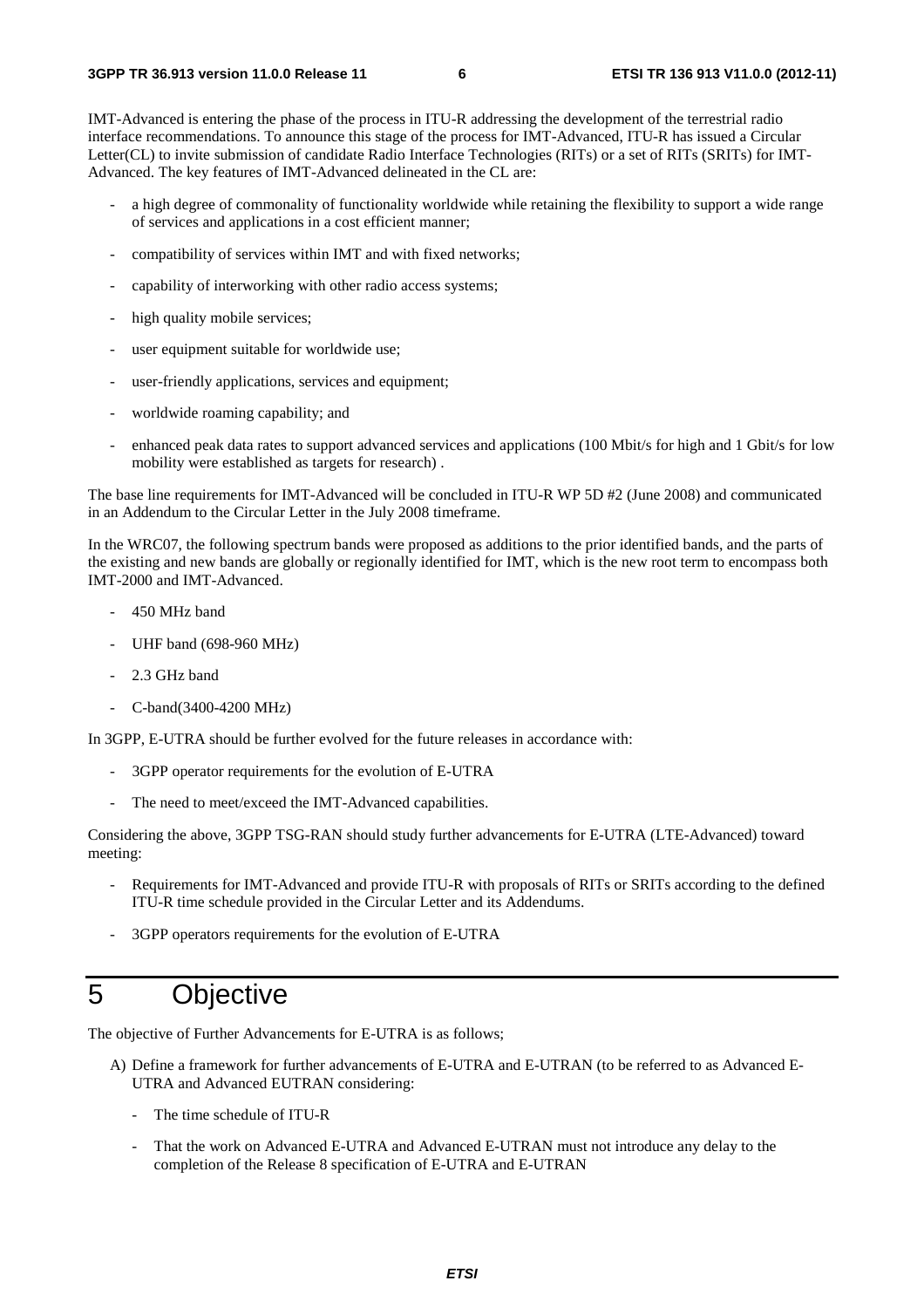- That the general enhancements of specifications for Release 8 E-UTRA and E-UTRAN are maintained and progressed in a focused and efficient manner.
- B) Define requirements for Advanced E-UTRA and Advanced E-UTRAN based on the ITU-R requirements for IMT-Advanced as well as 3GPP operators own requirements for advancing Release 8 E-UTRA AND E-UTRAN considering:
	- E-UTRA radio technology and architecture improvements
	- Support for all radio modes of operation
	- Interworking with legacy RATs (scenarios and performance requirements)
	- Backward compatibility of Advanced E-UTRA and Advanced E-UTRAN with Release 8 E-UTRA and E-UTRAN i.e.
		- an Release 8 E-UTRA terminal can work in an Advanced E-UTRAN,
		- an Advanced E-UTRA terminal can work in an Release 8 E-UTRAN and
		- non-backward compatible elements could be considered based on RAN decision
	- Newly identified frequency bands and existing frequency bands, and their advantages and limitations, in particular, the consideration of the WRC-07 conclusions, to ensure that Advanced E-UTRA can accommodate radio channel bandwidths commensurate with the availability in parts of the world of wideband channels in the spectrum allocations (above 20 MHz) and at the same time being mindful on the need to accommodate those parts of the world where the spectrum allocations will not have availability of wideband channels
- C) Identify potential solutions, technologies for the Advanced E-UTRA and Advanced E-UTRAN. The study areas include:
	- Physical layer
	- Radio interface layer 2 and RRC
	- E-UTRAN architecture
	- RF, including Aspects of wider channel bandwidth than 20 MHz
	- Advanced system concepts
- D) To develop documents that will serve as a basis for the documentation to be submitted to ITU-R to provide the 3GPP proposals for IMT-Advanced:
	- 1) An "Early Proposal" submission that would be sent to ITU-R, to be agreed at RAN #41 (9-12 September 2008), for submission to WP 5D #3 (8-15 October 2008).
	- 2) A "Complete Technology" submission that would be sent to ITU-R, to be agreed at RAN #44 (26-29 May 2009), for submission to WP 5D #5 (planned for 10-17 June 2009).
	- 3) A "Final" submission to incorporate updates, additional specific details or feature additions, *and* the required self-evaluation that would be sent to ITU-R, to be agreed at RAN #45 (22-25 September 2009), for submission to WP 5D #6 (planned for 13-20 Oct 2009).
	- 3GPP should take note, that by ITU-R convention, the formal submission deadline for ITU-R meetings has been established as 16:00 hours UTC, seven calendar days prior to the start of the meeting.
- E) Make recommendations for future WIs
- F) For reference, the Circular Letter as received from the ITU-R (and future Addendums to the same) are annexed to this Work Item and should become an integral part of the WI.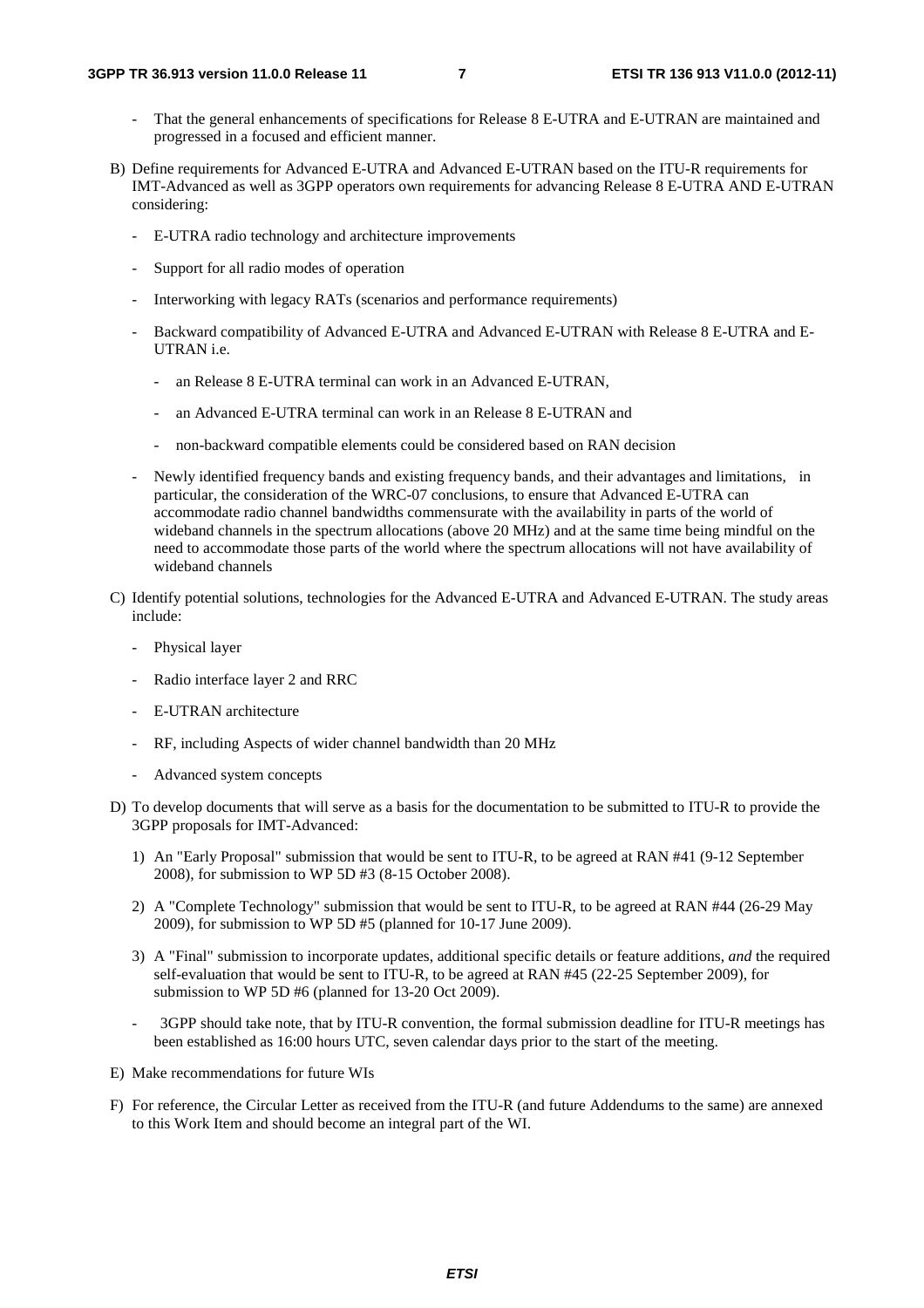## 6 General requirements

The following general requirements are valid for Advanced E-UTRA and Advanced E-UTRAN

- Advanced E-UTRA and Advanced E-UTRAN shall be an evolution of Release 8 E-UTRA and E-UTRAN
- All relevant requirement in [3] are valid also for Advanced E-UTRA and Advanced E-UTRAN
- Advanced E-UTRA and Advanced E-UTRAN shall meet or exceed IMT-Advanced requirements within the ITU-R time plan

The expectancy is that Advanced E-UTRA should provide substantially higher performance compared to what is expected to be the IMT-Advanced requirements in ITU-R. The values provided in clauses 7 and 8 have been expressed as preferred performance of Advanced E-UTRA. These values are recognised as being very ambitious, especially in light of the ITU-R time plan, and the performance evaluation results generated for LTE R8, but are adopted as long term target for Advanced E-UTRA"

## 7 Capability-related requirements

## 7.1 Peak Data Rate

The peak data rate is the maximum data rate to be supported from a system requirement viewpoint (i.e. not from radio performance requirement viewpoint) regardless of radio interface parameters such as the transmission bandwidth and antenna configuration.

Advanced E-UTRA should support significantly increased instantaneous peak data rates.

At a minimum, Advanced E-UTRA should support the key feature of IMT-Advanced which is stated in the Circular Letter from the ITU-R as "enhanced peak data rates to support advanced services and applications (100 Mbit/s for high and 1 Gbit/s for low mobility were established as targets for research)"

The system should target a downlink peak data rate of 1 Gbps and an uplink peak data rate of 500 Mbps.

## 7.2 Latency

### 7.2.1 C-plane latency

The overall C-Plane latency shall be significantly decreased compared to EPS Rel-8. The C-Plane latency takes into account RAN and CN latencies (excluding the transfer latency on the S1 interface) in unloaded conditions.

The target for transition time from Idle mode (with IP address allocated) to Connected mode is less than 50 ms including the establishment of the user plane (excluding the S1 transfer delay).

The target for the transition from a "dormant state" in Connected Mode (i.e. DRX substate in Connected Mode in E-UTRAN) is less than 10 ms (excluding the DRX delay).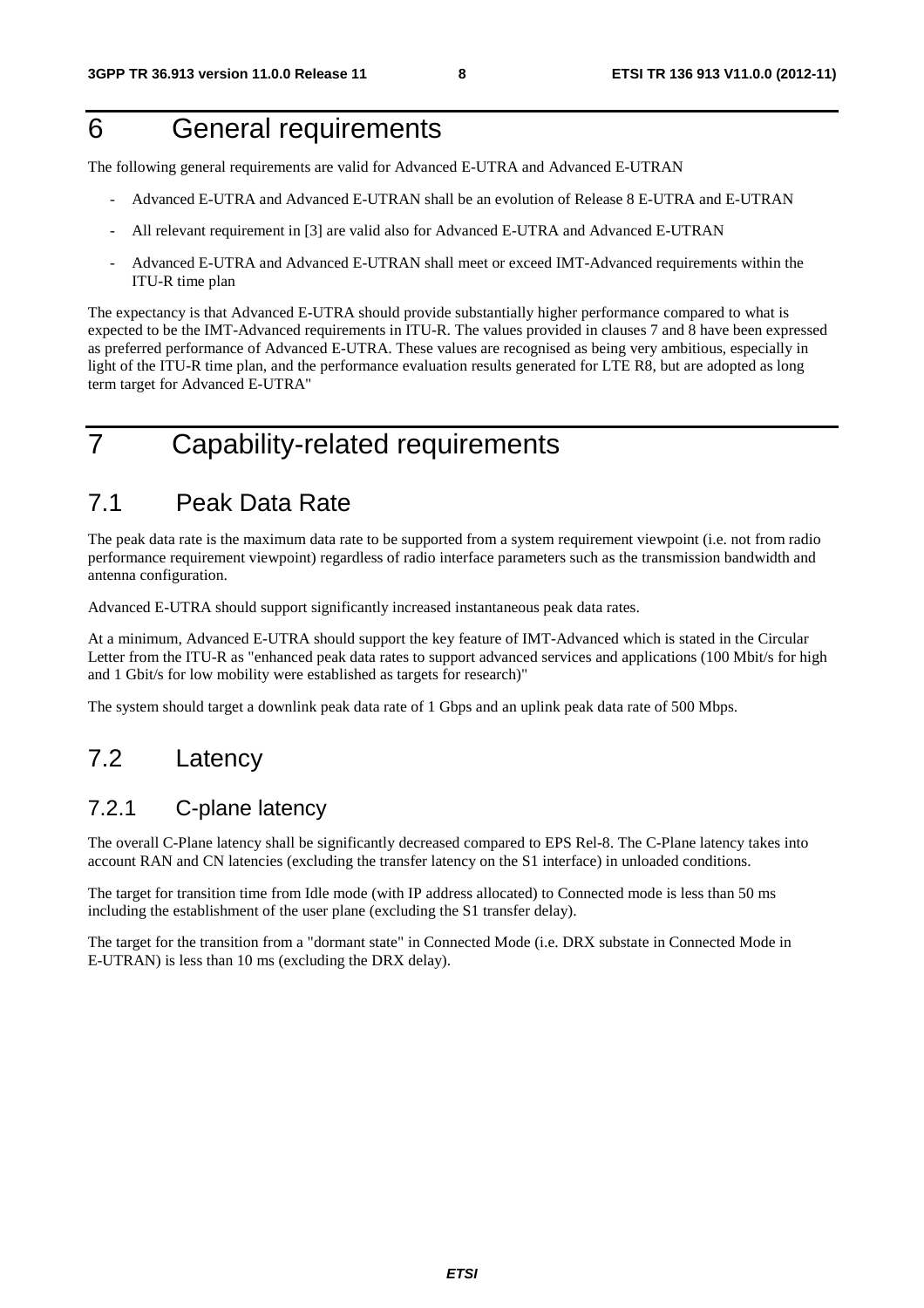

**Figure 7.1: Requirements for state transitions** 

#### 7.2.1.1 C-plane capacity

The system should be able to support at least 300 active users without DRX in a 5 MHz bandwidth. The same number of RRC connections with DRX as in Release 8 E-UTRA and E-UTRAN (16k) is expected.

### 7.2.2 U-Plane latency

Advanced E-UTRA and Advanced E-UTRAN should allow for reduced U-plane latency compared to Release 8 E-UTRA and E-UTRAN, specifically in situations where:

- The UE does not have a valid scheduling assignment
- The UE needs to synchronise and obtain a scheduling assignment

The U-Plane latency is defined as the minimum achievable user plane latency with the system configurations optimized for latency

## 8 System performance requirements

## 8.1 Spectrum efficiency

In this section, the target for peak spectrum efficiency, the average spectrum efficiency, and cell edge spectrum efficiency are defined. The target for average spectrum efficiency and the cell edge user throughput efficiency should be given a higher priority than the target for peak spectrum efficiency and VoIP capacity.

The target for average spectrum efficiency and the cell edge spectrum efficiency should be achieved simultaneously.

### 8.1.1 Peak spectrum efficiency

The peak spectrum efficiency is the highest data rate normalised by overall cell bandwidth assuming error-free conditions, when all available radio resources for the corresponding link direction are assigned to a single UE.

The system target to support downlink peak spectrum efficiency of 30 bps/Hz and uplink peak spectrum efficiency of 15 bps/Hz.

Assumption of antenna configuration is 8x8 or less for DL and 4x4 or less for UL

### 8.1.2 Average spectrum efficiency

Average spectrum efficiency is defined as the aggregate throughput of all users (the number of correctly received bits over a certain period of time) normalized by the overall cell bandwidth divided by the number of cells. The average spectrum efficiency is measured in b/s/Hz/cell.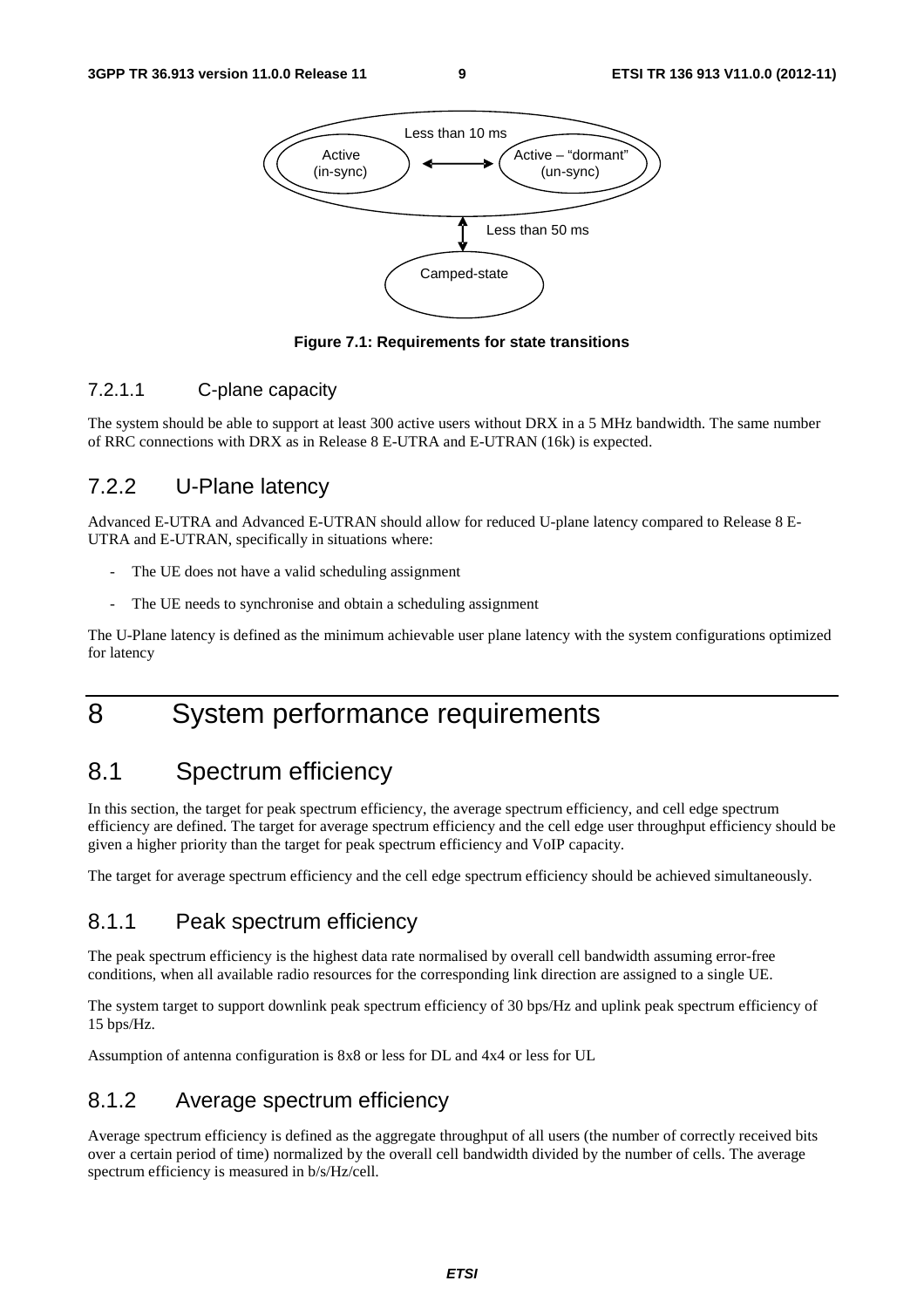Advanced E-UTRA should target the average spectrum efficiency to be as high as possible, given a reasonable system complexity.

The expectation at the end of the study item is that the values of all the targets (of the different configurations) will be made available, but currently the evaluation for the blanked out boxes in the table below, are a lower priority.

Advanced E-UTRA should target the average spectrum efficiencies in different environments below.

|    | Radio env. Case 1 | [bps/Hz/cell] | Micro | Indoor | Rural/<br>High speed |
|----|-------------------|---------------|-------|--------|----------------------|
|    | Ant. Config       |               |       |        |                      |
| UL | 1x2               |               |       |        |                      |
|    | 2x4               | 2.0           |       |        |                      |
| DL | 2x2               | 2.4           |       |        |                      |
|    | 4x2               | 2.6           |       |        |                      |
|    | 4x4               | 3.            |       |        |                      |

**Table 8.1 Targets for average spectrum efficiency** 

NOTE: There is a need to define all the cases in the tables. Case 1 is defined in Annex A. Case 1 is included to permit 3GPP to compare Advanced E-UTRA to Release 8 E-UTRA. 3GPP should consider that the other environments would be based on the ITU-R environments (these are currently designated as High Speed, Base Coverage Urban, Microcellular, & Indoor). These environments are defined in Recommendation/Reports [IMT.TECH] and [IMT.EVAL] which are expected to be concluded in ITU-R WP 5D in early July 2008. Such definitions would ensure consistency with developing submissions to ITU-R for IMT-Advanced and for consistency with performing simulations, etc. Thus 3GPP would have 5 environments Case 1 plus the 4 ITU-R environments.

### 8.1.3 Cell edge user throughput

The cell edge user throughput is defined as the 5% point of CDF of the user throughput normalized with the overall cell bandwidth.

Advanced E-UTRA should target the cell edge user throughput to be as high as possible, given a reasonable system complexity.

A more homogeneous distribution of the user experience over the coverage area is highly desirable and therefore a special focus should be put on improving the cell edge performance.

The expectation at the end of the study item is that the values of all the targets (of the different configurations) will be made available, but currently the evaluation for the blanked out boxes in the table below, are a lower priority.

Advanced E-UTRA should target the cell edge user throughput below in different environments

|  |  |  |  | Table 8.2 Targets for cell edge throughput |
|--|--|--|--|--------------------------------------------|
|--|--|--|--|--------------------------------------------|

|    | Radio env. Case 1 | [bps/Hz/cell/user*] | Micro | Indoor | Rural/<br>High speed |
|----|-------------------|---------------------|-------|--------|----------------------|
|    | Ant. Config       |                     |       |        |                      |
| UL | 1x2               | 0.04                |       |        |                      |
|    | 2x4               | 0.07                |       |        |                      |
| DL | 2x2               | 0.07                |       |        |                      |
|    | 4x2               | 0.09                |       |        |                      |
|    | 4x4               | 0.12                |       |        |                      |

\* 10 users uniform-randomly dropped in the cell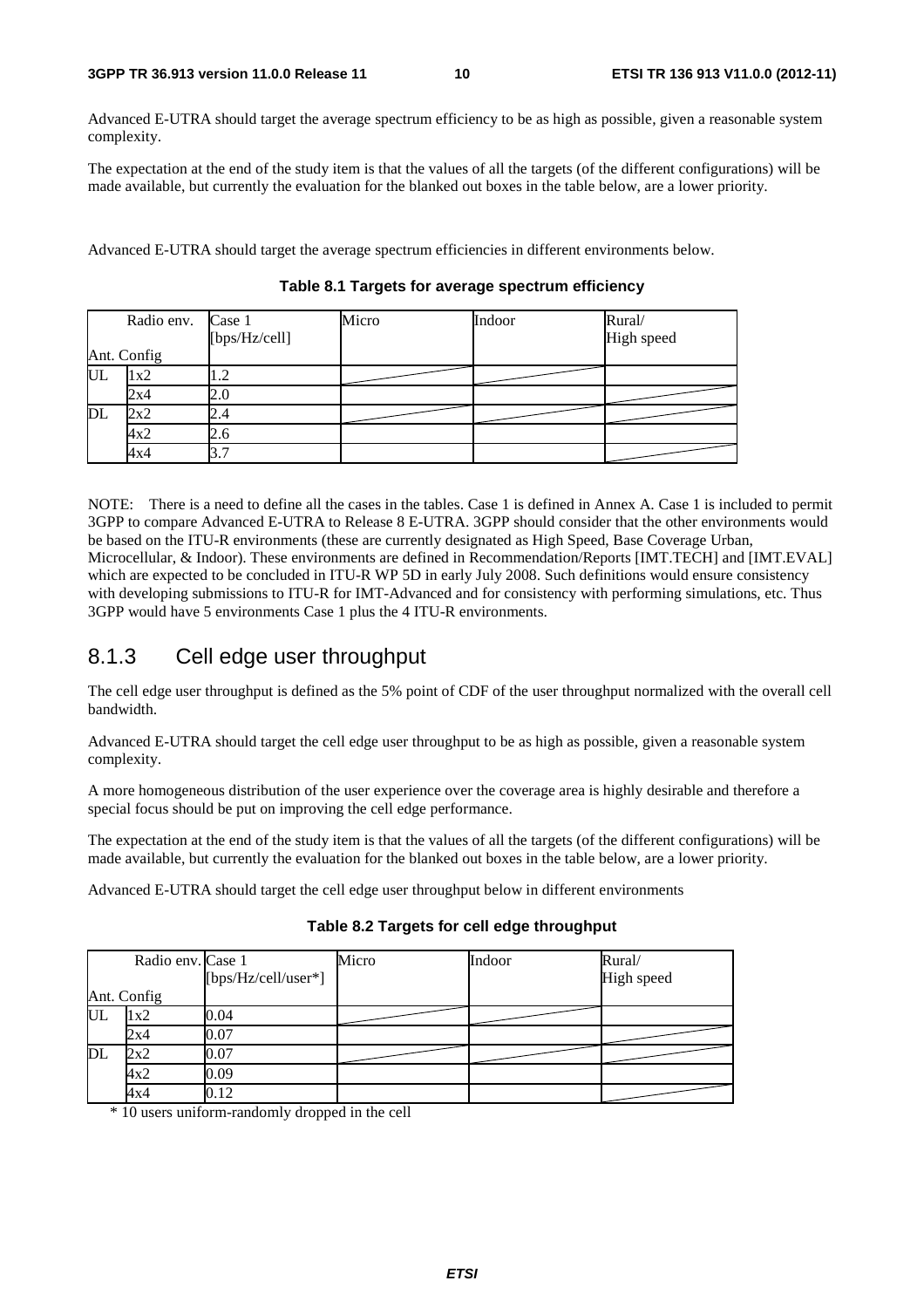NOTE: There is a need to define all the cases in the tables. Case 1 is defined in Annex A. Case 1 is included to permit 3GPP to compare Advanced E-UTRA to Release 8 E-UTRA. 3GPP should consider that the other environments would be based on the ITU-R environments (these are currently designated as High Speed, Base Coverage Urban, Microcellular, & Indoor). These environments are defined in Recommendation/Reports [IMT.TECH] and [IMT.EVAL] which are expected to be concluded in ITU-R WP 5D in early July 2008. Such definitions would ensure consistency with developing submissions to ITU-R for IMT-Advanced and for consistency with performing simulations, etc. Thus 3GPP would have 5 environments Case 1 plus the 4 ITU-R environments.

### 8.1.4 VoIP capacity

VoIP capacity should be improved relative to that shown in the evaluation for E-UTRA and E-UTRAN in [5] for all antenna configurations.

### 8.2 Mobility

The system shall support mobility across the cellular network for various mobile speeds up to 350km/h (or perhaps even up to 500km/h depending on the frequency band).

System performance shall be enhanced for 0 to 10km/h and preferably enhanced but at least no worse than E-UTRA and E-UTRAN for higher speeds

### 8.3 Coverage

Requirements for Coverage in Release 8 E-UTRA and E-UTRAN [3] are applicable for Advanced E-UTRA and Advanced E-UTRAN.

### 8.4 Further Enhanced MBMS

The targets for MBMS in Advanced E-UTRA and Advanced E-UTRAN should be better than those studied in Release 8 E-UTRA and E-UTRAN [3]. Specifically, the target spectrum efficiency for MBMS in Advanced E-UTRA should be better than that in Release 8 E-UTRA.

### 8.5 Network synchronization

Requirements for Network synchronization in Release 8 E-UTRA and E-UTRAN [3] are applicable for Advanced E-UTRA and Advanced E-UTRAN.

## 9 Deployment-related requirements

### 9.1 Deployment scenarios

Advanced E-UTRA and Advanced E-UTRAN will be deployed as an evolution of Release 8 E-UTRA and E-UTRAN and on new bands. Advanced E-UTRA and Advanced E-UTRAN shall be backwards compatible with Release 8 E-UTRA and E-UTRAN in the sense that

- a Release 8 E-UTRA terminal can work in an Advanced E-UTRAN,
- an Advanced E-UTRA terminal can work in an Release 8 E-UTRAN

However, non-backward compatible element might be considered if significant gain or benefit can be achieved.

It should be expected to have increased deployment of indoor eNB and HNB in Advanced E-UTRAN.

In addition to the deployment scenario in Release 8 E-UTRA and E-UTRAN, the system shall be considered in indoor scenario.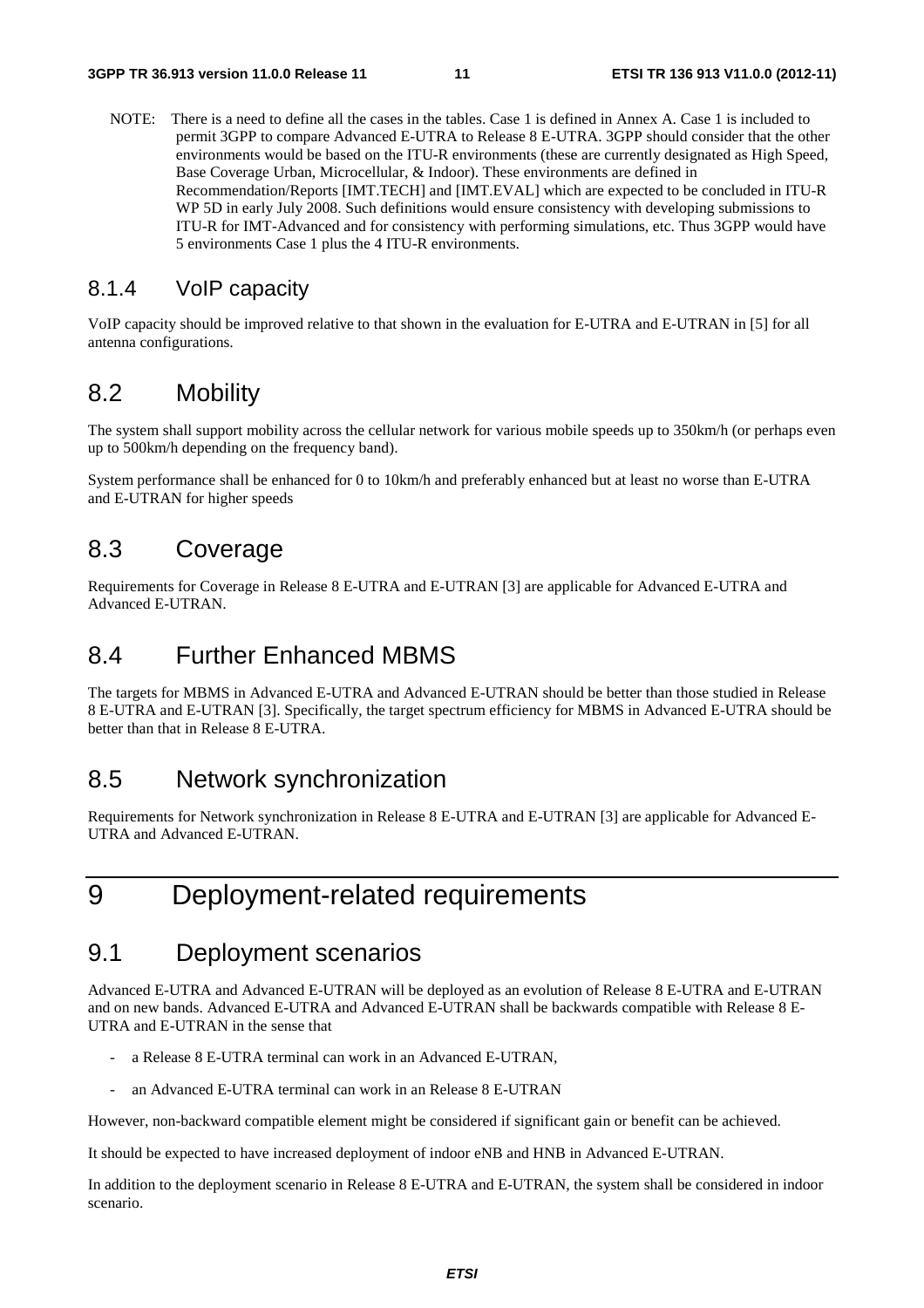### 9.2 Spectrum flexibility

The initial identified bands in addition to the already allocated bands in E-URA are follows:

- 450−470 MHz band,
- 698−862 MHz band,
- 790-862 MHz band,
- 2.3–2.4 GHz band,
- 3.4–4.2 GHz band, and
- 4.4-4.99 GHz band.

Advanced E-UTRA shall operate in spectrum allocations of different sizes including wider spectrum allocations than those of Release 8 E-UTRA to achieve higher performance and the target peak data rate, e.g. up to 100 MHz.

Main focus for wider bandwidth solution than 20MHz should be on consecutive spectrum, but Aggregation of the spectrum for Advanced E-UTRA should be supported considering reasonable UE complexity

FDD and TDD should be supported for existing paired and unpaired band, respectively

For new identified band, duplex mode should be studied considering, e.g. delay, spectrum efficiency, operation, BS and UE complexity and overall co-existence aspects especially on adjacent channels

### 9.3 Spectrum deployment

Advanced E-UTRA is required to cope with following scenarios:

- a) Co-existence in the same geographical area and co-location with GERAN/UTRA/E-UTRA on adjacent channels.
- b) Co-existence in the same geographical area and co-location between operators on adjacent channels.
- c) Co-existence on overlapping and/or adjacent spectrum at country borders.
- d) Advanced E-UTRA shall be possible to operate standalone, i.e. there is no need for any other carrier to be available.
- e) All frequency bands should be allowed following release independent frequency band principles
- f) Operation of Release 8 E-UTRA and Advanced E-UTRA in the same spectrum

### 9.4 Co-existence and interworking with legacy RATs

Following features already supported in previous releases are a pre-requisite for being supported by Advanced E-UTRAN:

- Handovers with legacy RATs
- Network sharing

The same inter-RAT interworking capabilities with at least same performance as in Release 8 E-UTRAN shall be supported.

Intra-RAT handover performance shall be same or better than Release 8 E-UTRAN.

HO requirements for Release 8 E-UTRAN – Advanced E-UTRAN shall be same as intra-Advanced E-UTRAN HO performance.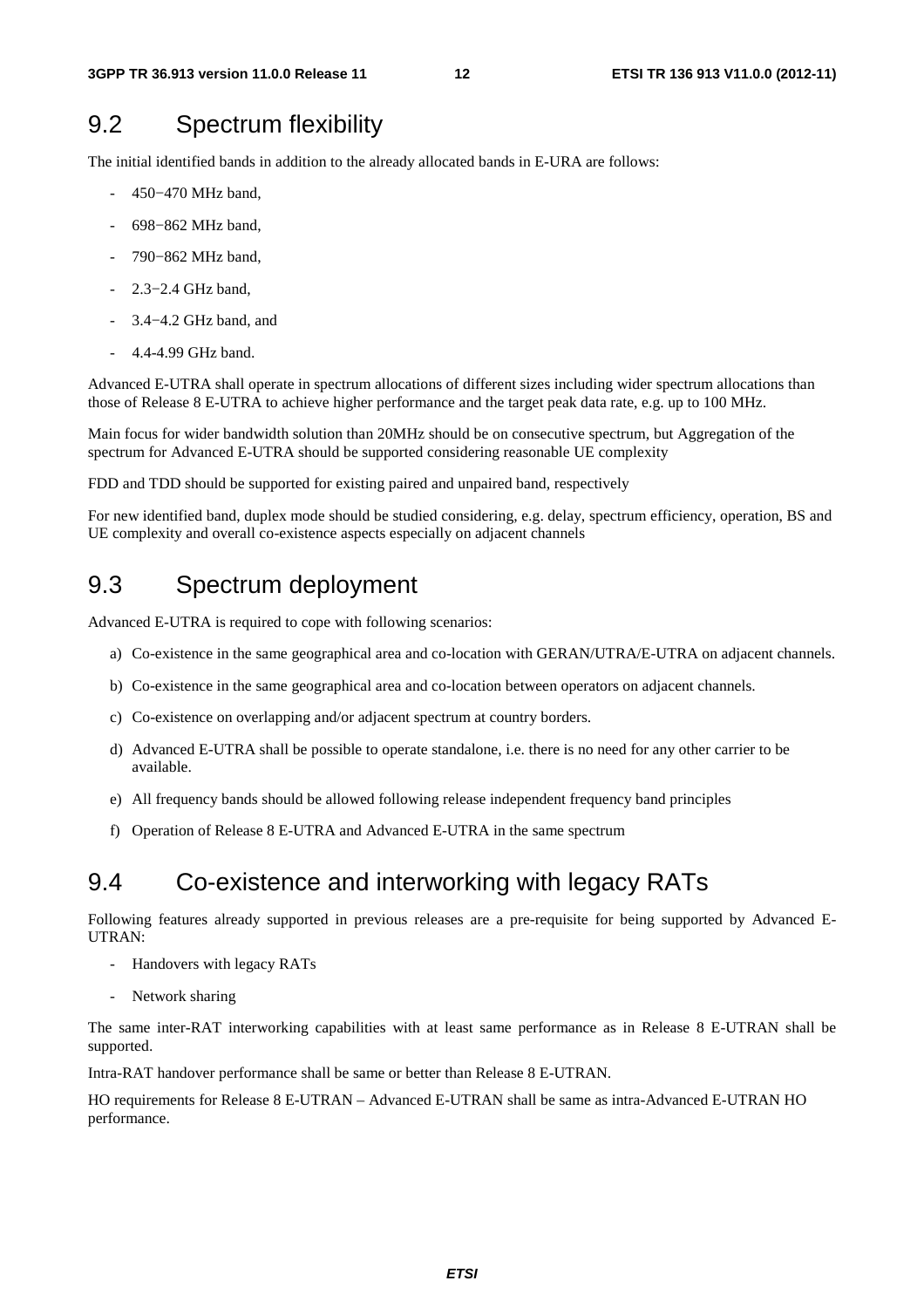## 10 Requirements for E-UTRAN architecture and migration

Advanced E-UTRAN architecture should be based on Release 8 E-UTRAN architecture.

New architecture should be considered in Advanced E-UTRAN if significant benefit can be expected.

## 11 Radio Resource Management requirements

Radio resource management requirements of Release 8 E-UTRA and E-UTRAN [3] are applicable for Advanced E-UTRA and Advanced E-UTRAN.

## 12 Complexity requirements

Complexity requirements of Release 8 E-UTRA and E-UTRAN [3] are applicable for Advanced E-UTRA and Advanced E-UTRAN.

## 13 Cost-related requirements

- Low cost of the infrastructure deployment and terminal for Advanced E-UTRA and Advanced E-UTRAN shall be an essential element
- Power efficiency in the infrastructure and terminal shall be an essential element
- Backhauling shall minimize cost per bit
- Advanced E-UTRA and Advanced E-UTRAN should allow backhaul using LTE spectrum
- Further enhancements of SON and self configuration shall be an essential element, e.g.:
	- Special care with respect to SON shall be taken for special deployment scenarios like network sharing
	- Special care with respect to SON shall be taken for mass deployment scenarios like in the case of home eNBs, i.e. for In and Outbound Mobility for home eNode B and problems caused by incorrect behaviour of home eNBs.
	- Avoiding need for drive tests
	- Impact to UE complexity and power consumption needs to be taken into account
- Operation and maintenance tasks shall be minimized to the maximum possible extent. Where needed it should be based on open interfaces
- eNode B implementation cost efficiency and flexibility for multi-vendor deployments should be considered, such as RF requirements in specific scenarios or base station modularity aspects with e.g. remote radio units and open interfaces
- All the interfaces specified shall be open for multi-vendor equipment interoperability.

## 14 Service-related requirements

Service related requirements of Release 8 E-UTRA and E-UTRAN [3] are applicable for Advanced E-UTRA and Advanced E-UTRAN.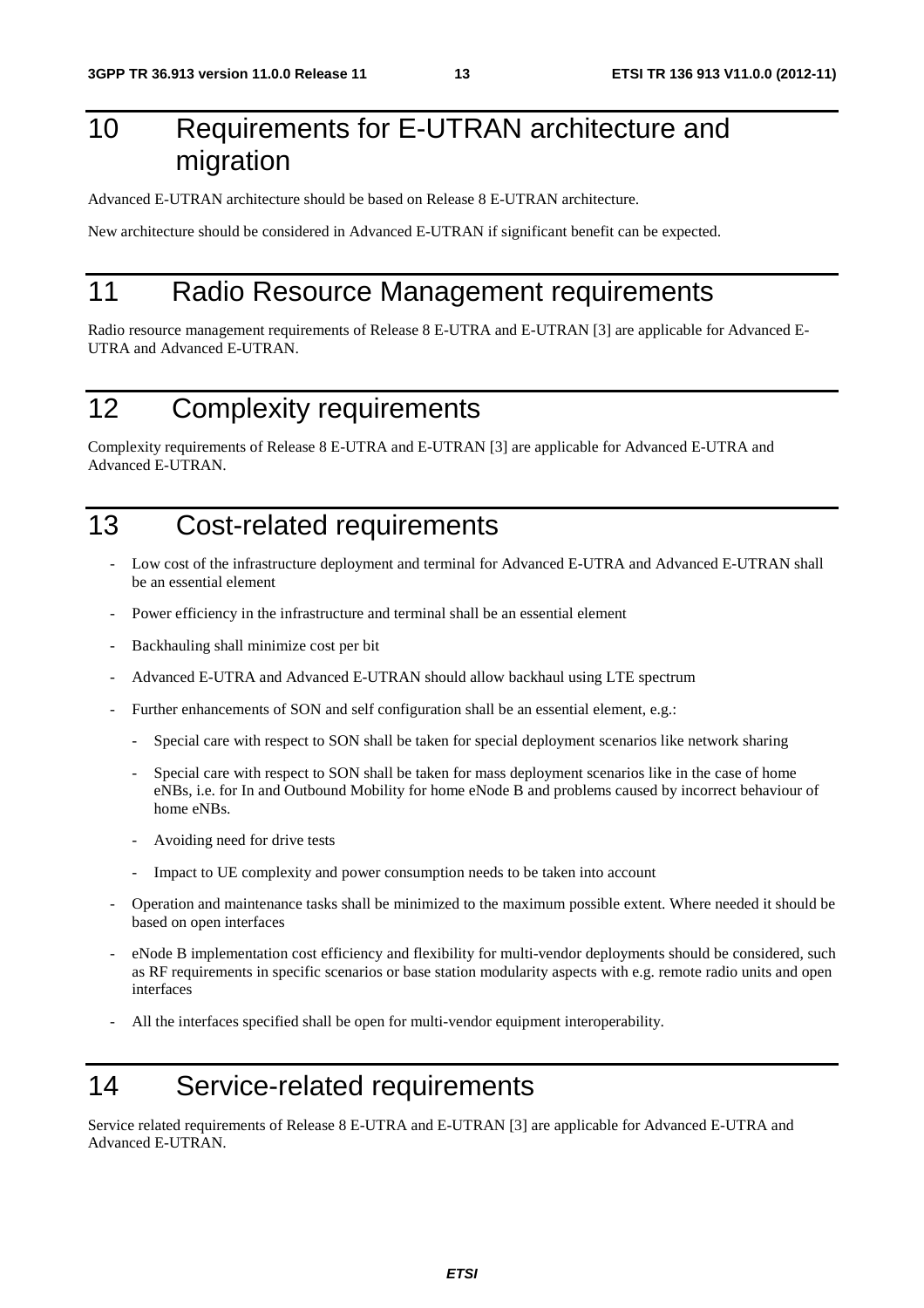## Annex A (informative): System performance evaluation model

## A.1 System performance evaluation model

One of the system performance evaluation models in Advanced E-UTRA (Case 1) is the same as the model used for E-UTRA. The carrier frequency (CF), Inter-site distance (ISD), operating bandwidth (BW), penetration loss (PLoss) and UE speed are given in Table A.1-1.

| <b>Simulation</b> | $\gamma_{\rm F}$ | ISD      | ВW    | <b>PLoss</b> | <b>Speed</b> |
|-------------------|------------------|----------|-------|--------------|--------------|
| Cases             | (GHz)            | (meters) | (MHz) | (dB)         | (km/h)       |
|                   | z.u              | 500      |       |              |              |

#### **Table A.1-1 – 3GPP Case 1 model**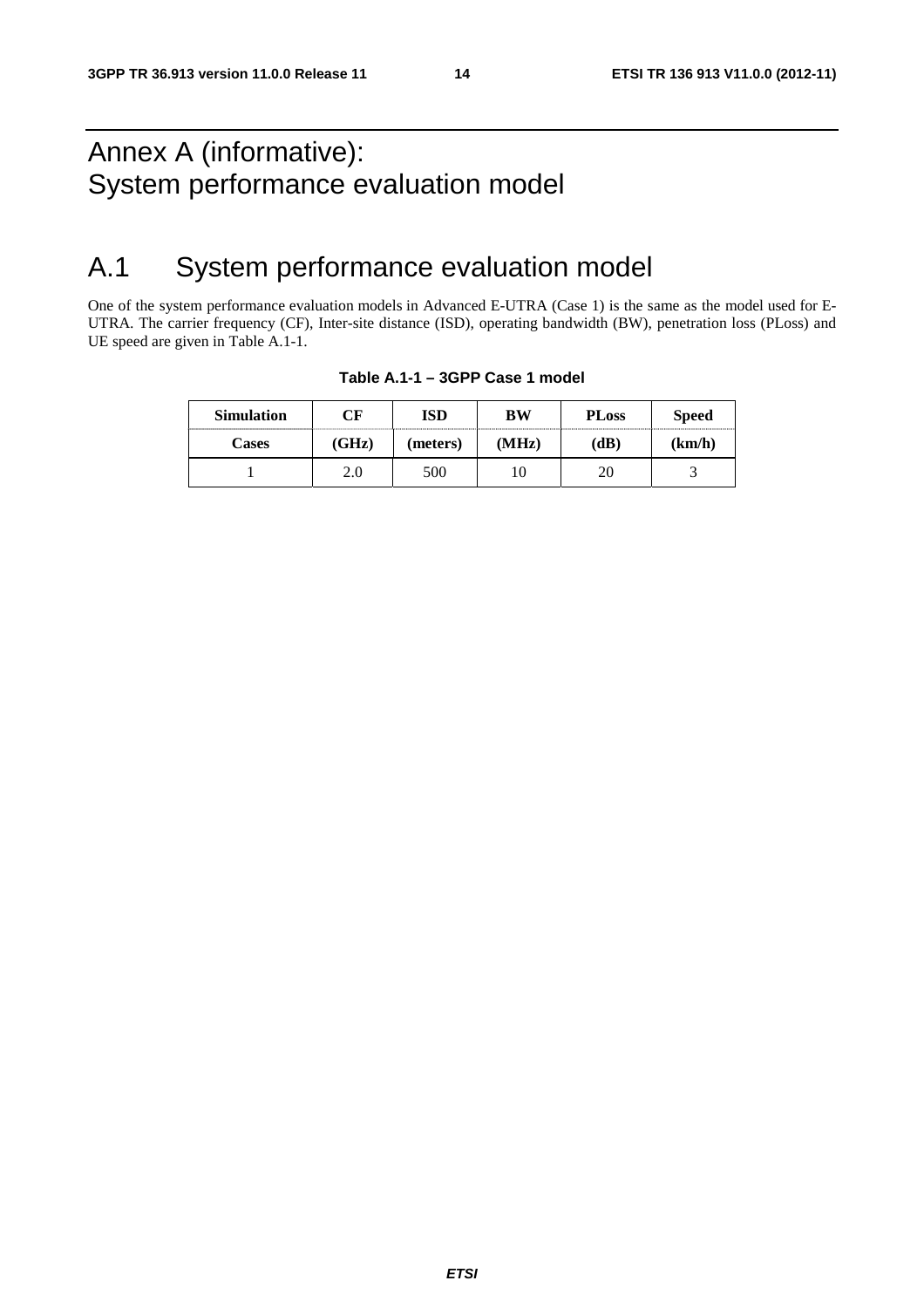## Annex B (informative): Change history

#### **Table A.1: Draft History**

| <b>Change history</b> |               |           |                                                               |        |            |
|-----------------------|---------------|-----------|---------------------------------------------------------------|--------|------------|
| Date                  | TSG #         | TSG Doc.  | <b>Subiect/Comment</b>                                        | Old    | <b>New</b> |
| 2008-05               | <b>RAN#40</b> | RP-080445 | Submitted for approval at TSG RAN #40                         |        | 1.0.0      |
| 2008-06               |               |           | Report approved at TSG-RAN and placed under change<br>control | 1.0.0  | 8.0.0      |
| 2009-06               |               |           | Minor editorial correction to title, keywords, logo, layout   | 8.0.0  | 8.0.1      |
| 2009-12 RP-46         |               |           | Upgrade to the Release 9 - no technical change                | 8.0.1  | 9.0.0      |
| 2011-03 RP-51         |               |           | Upgrade to the Release 10 - no technical change               | 9.0.0  | 10.0.0     |
| 2012-09 RP-57         |               |           | Upgrade to the Release 11 - no technical change               | 10.0.0 | 11.0.0     |